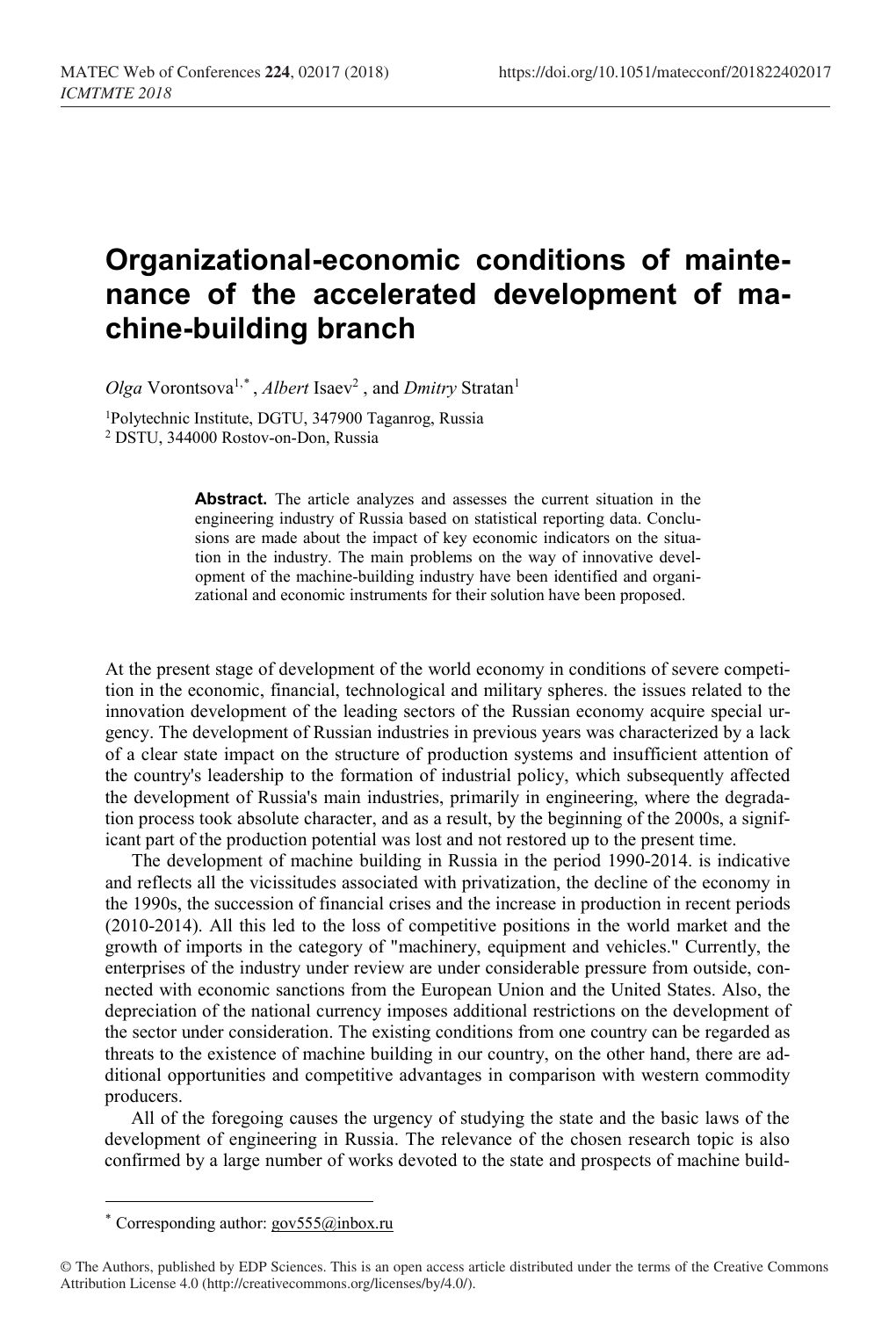ing in our country, among the authors deang with this problem can be identified: Abramyan S.I., Bodrunov S.D., Voronina V.M., Dubrovina N.A., Korosteleva E.M., Mukhanova I.V., Solovenko I.S., Timofeev D.N. and others.

Summarizing the foregoing, we can formulate the purpose of writing this scientific article, which is to conduct an analysis of the state and trends of engineering in Russia.

In modern conditions, the overwhelming majority of the branches of the machinebuilding complex of Russia are characterized by such features as technological backwardness, a high level of depreciation of fixed assets, low indicators of labor productivity and science intensity.

The stable tendencies of growth of imports of machinery and equipment from abroad that were observed in the post-reform period led to the fact that at present the modernization of the domestic industrial complex is carried out mainly on the import technological basis. This situation creates for Russia the threat of falling into technological dependence on the supplying countries of machinery and equipment needed by the domestic industrial complex. The technological re-equipment of industrial enterprises can not be realized without a modern machine-building industry. The competitiveness of the entire economy depends on the extent to which this sector is capable of generating and absorbing innovations. In connection with this, an important issue is understanding the obstacles to the development of innovative processes in the domestic engineering industry. Knowing their specifics, it is possible to develop a set of measures to intensify the process of creating and introducing innovations in the domestic machine-building industry and create favorable conditions for the sustainable development of the national industrial complex.

At present, the machine-building industry of Russia is not competitive on the international market, which is largely due to its technological gap from the industrialized countries. One of the main reasons for this situation was the shortcomings of the existing methods of regulation in the machine-building sector of the country, for the modernization of which it is necessary to accelerate the development and implementation of a set of measures that have been tested by world practice in pursuing a purposeful industrial policy and innovation policy. Accounting for international experience will help to clarify the indicators for assessing the development of innovation activities and determine the measures necessary for the functioning of the Russian innovation system.

Modern history has proved that innovation activity is the foundation for the competitiveness of countries in the world economy. The relationship between competitiveness and innovation comes from the definitions of their concepts. Competitiveness can be understood as "the ability of a country or an enterprise to produce goods and services that can compete successfully in the world market." In turn, innovation can be understood as "... the introduction of a new or substantially improved idea, product, service, process or practice that is designed to produce a useful result." Thus, innovation activity can be considered as a means of increasing competitiveness.

Currently, industrialized countries view innovation as a necessary basis for competitiveness in the global economy. Every year, these countries increase the costs of research and development in various industries. In Russia, however, there remains a very low level of spending on the creation of new products, the development and introduction of new equipment and technologies, which causes the low competitiveness of the domestic manufacturing industry. Innovative policy, which spreads with the rapid growth of the role of foreign trade and foreign direct investment, is based on the concept of dynamic competitive advantages that determines the need for the country's institutions, including the state, to actively form the "image" of the country's future economy and the ways of its practical implementation oriented on the formation of competitiveness of industrial enterprises. These conditions include: the quality of labor resources; the level of scientific research in the field of technology and technology; the existence of links between industrial firms, higher educa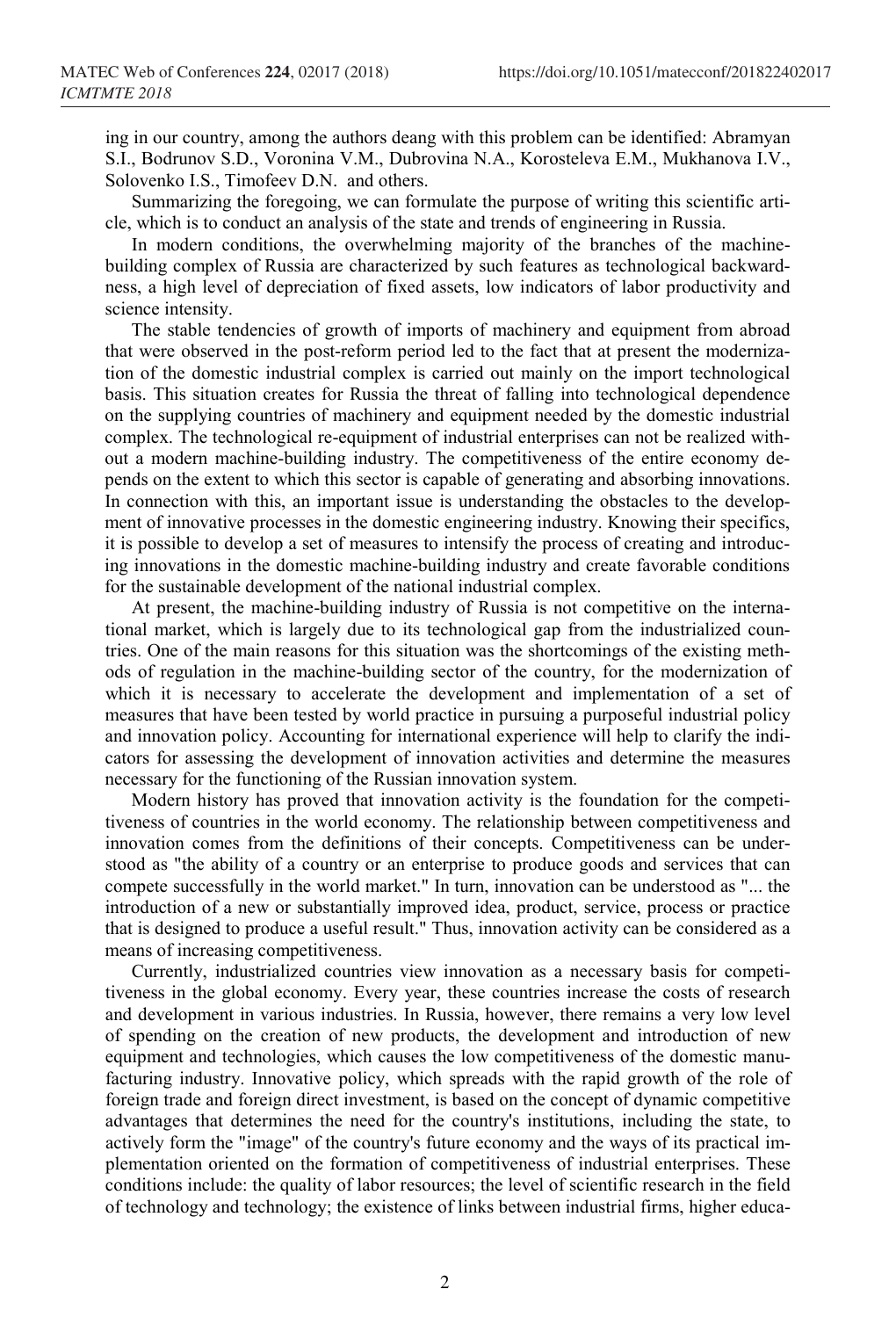tion institutions and research institutes; the ability to creatively master foreign technologies; speed of distribution in the country's industry of technological and other innovations; capacity of the domestic market and the level of requirements of domestic consumers of industrial products to its quality characteristics; availability of technologically related and geographically close complexes of enterprises producing products that are in demand in foreign markets. As a result, the countries that have achieved the most impressive success in recent decades are distinguished, on the one hand, by a highly developed education system, by the desire to raise its level, on the other hand, the level of support for research and development (hereinafter - R & D) and innovation. In the field of R & D, the content of innovation policy is determined by: financial support by the state shock of fundamental science and scientific research; the creation of innovative structures that ensure the link between science and production and the commercialization of scientific developments; implementation of R  $\&$  D programs with the participation of enterprises and scientific organizations; creation of the most favorable conditions for the activity of innovation-active enterprises.

According to the results of 2015, according to the state statistics, the dynamics of production in the three branches of machine-building declined by 8.9%. The main reason for the negative dynamics is a significant reduction in domestic demand. Along with this, a significant negative impact on the production results of the machine-building complex in 2015 was due to high interest rates on loans, as well as a sharp increase in ruble prices for materials, and primarily on steel, which was due to the striving for domestic prices to export parity.

The situation in the Russian engineering industry remains ambiguous. It is obvious that the industry is going through difficult times. It all began with a weakening of investment activity in the market, which led to a drop in production rates. Stabilization of the situation and the resumption of production rates in the industry are difficult to forecast. The general conclusion on the industry can not also be due to multidirectional trends in each segment of the industry. A number of segments (sub-branches) fell under state support programs, and production volumes were kept at pre-crisis levels. As you know, engineering for fundamental reasons is sensitive to any changes in investment activity. Industries that were left without support and working exclusively on market laws showed less optimistic results.

Therefore, the decline in production is due to the negative factors prevailing in the financial system of the country. First of all, this is an increase in interest rates on loans and a rise in the cost of purchased materials, including rolled steel due to the fall of the ruble. Imports replacement, of course, had a positive effect on the dynamics of the development of individual sub-branches of machine building, but it did not so much lead to an increase in sales of Russian equipment, but exclude the factor of competition associated with the purchase of imported products.

It is obvious that the way out of the systemic crisis that has developed in Russian engineering industry is possible only if the following systemic negative factors affecting the situation are systematically overcome:

- Russia's technological backwardness from advanced countries, primarily in the machine tool industry;

- Inadequate structuring of a number of industries within the machine building complex itself;

-low competitiveness of Russian machine-building products in the domestic and foreign markets and low investment attractiveness of machine building (as a consequence of the above factors);

- The absence of internationally accepted standards of products.

The primary measures to overcome the crisis in Russian industries are the modernization of the management of innovations, the development of a set of effective management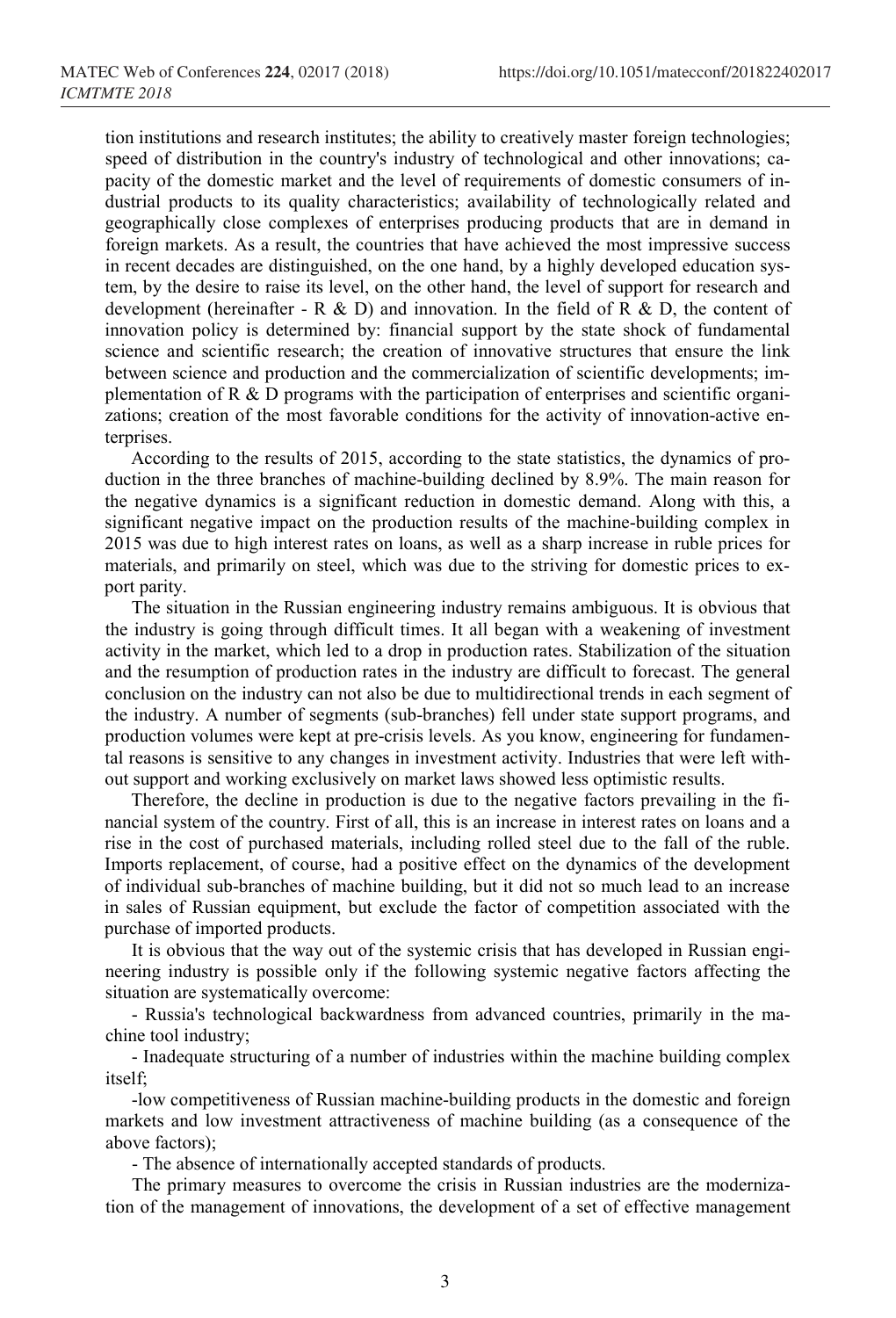decisions in order to increase competitiveness, since it is the improvement of the system of management of innovation processes and its elements in the industry that allows raising the level of innovation activity of enterprises of the industry.

At the same time, the urgency of the issues of innovative development of the machinebuilding industry is caused by a number of factors, such as:

-Machine-building is a branch of manufacturing industry, which determines the level of development of other industries, providing them with machines, devices, equipment, vehicles, and consumables.

- The machine building industry has a rather large share in the structure of manufacturing industries.

The complexity of the development of machine building in Russia is that in the implementation of the strategic goals of the country's entry into a post-industrial society in the short term it is necessary to simultaneously solve three main tasks:

- intensive modernization of machine building and its technical re-equipment and, first of all, priority-related sub-seismic; it is important in the future to avoid the technological dependence of Russian engineering (primarily, the defense industry) on foreign suppliers of technology and equipment;

- training and retraining of personnel potential with the formation of a new engineering, technical and managerial generation capable of providing innovative development of machine building;

- creation of conditions for increasing the investment attractiveness of machine-building enterprises and ensuring the inflow of private investment in engineering.

The Russian machine-building industry as a domestic supplier of machinery and equipment to manufacturing enterprises as a basis for transition to competitive production needs to find ways to organize an effective financing of the renewal of fixed assets, including modernization of existing equipment in the framework of implementing sectoral plans for import substitution, improving the use of production capacity. The situation in the industry remains rather ambiguous, it is impossible to solve it only with the help of market mechanisms, and experience shows that state support is not always a panacea either. A set of measures is needed, including both state participation, market models, and a welldeveloped economic system for the development of the machine-building industry. The introduction of this model should be based on an adequate real and statistical assessment of the scale of the activities of the machine building industry; assistance to developers and equipment manufacturers in the creation and development of new domestic technologies and their introduction into production, including through public-private partnerships; complex support for the export of high-tech products in the machine-tool industry and in the oil and gas, heavy, power engineering, electrical and cable industries.

One of the foundations for the implementation of innovation policy should be the import substitution of equipment, as this mechanism, successfully tested in other developing countries, as well as some sectors of the domestic economy, has significant positive externalities in addition to stimulating innovative development.

Summarizing the above, we note that in the countries that occupy a leading position in the machine-building industry, research and development is constantly being conducted. Manufacturers of machine-building products closely cooperate in the development of new technologies with universities, research institutes and laboratories. Every year the expenses of the state and private enterprises for fundamental science grow. The research is financed by the enterprises themselves, the state, and also through investments. The governments of countries specially develop programs to attract investors, and establish preferential taxation for corporations that carry out state or proprietary  $R & D$  programs. Also in the countries much attention is paid to the education system, which should train qualified specialists. Russia on the innovative development of machine building lags far behind the developed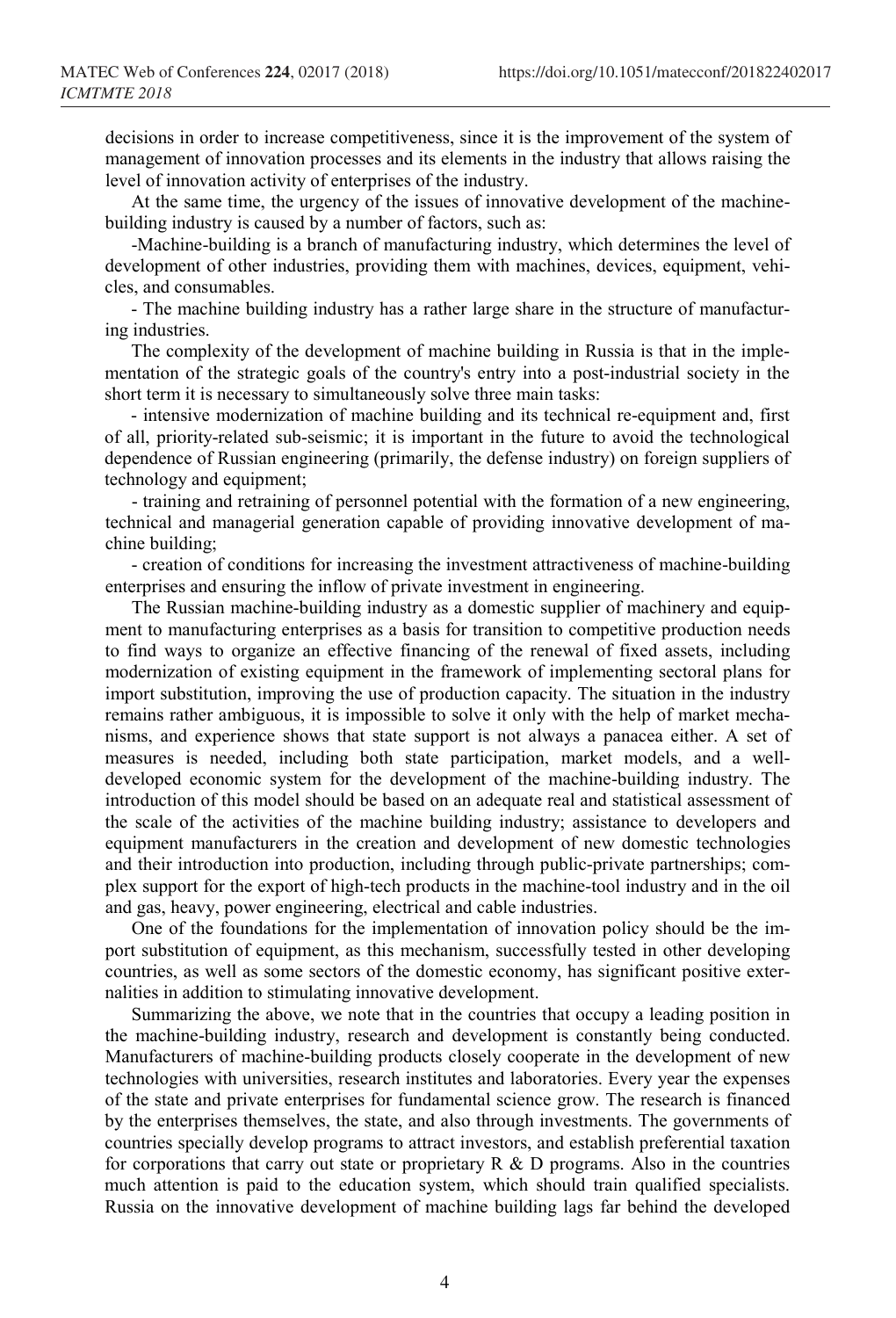countries, this is due to a number of problems: a strong deterioration of fixed assets; the deepest specialization of production; aging of staff who are carriers of technology; limited access to financial resources; the underdevelopment of the sales system, i.e., the lack of orientation in the production of products to the level of the world market. Together, these problems lead to a technological lag in Russian engineering and, as a result, noncompetitiveness of its products in world markets.

As follows from international experience, the functioning of Russia's innovation system requires measures that stimulate the development of research and development [2]:

- formation of an attractive environment for research and development, in particular, to enhance the prestige of scientific activity, to bring the income of an effective scientific worker to a level above the industry average;

- creation of a modern engineering base for research and development, which will include not only a corps of qualified specialists, but also relevant equipment;

- Creation of a common engineering base, including state scientific research organizations, universities, high-tech small enterprises;

- formation of an attractive environment for the work in Russia of foreign specialists in the field of research and development;

- introduction of tax and credit incentives for companies engaged in research and development;

- Creation of concepts and the necessary regulatory and legal tools to determine and form the perspective directions of growth of start-up technology firms.

It is vitally necessary to reorient the domestic engineering industry to an intensive, forward-thinking path of development, which requires the solution of a complex of accumulated interrelated and interdependent problems in the legislative, regulatory, financial, economic, educational, personnel and other spheres. At the same time, the time factor becomes crucial, given that the developed countries re-equip their industry every 7-10 years.

## **References**

- 1. O. Ivanchenko, *Innovative development of mechanical engineering: modern assessments and methods of achievement*, Power and government in the east of Russia, No **3**, p. 13-21 (2011)
- 2. O. Golichenko, *Modernization and reform of Russia's innovation strategy: problems and solutions*, Issues of Economics, No. **8**. - P. 48 - 53 (2010)
- 3. Research and development: essential foundation for U.S. competitiveness in a global economy. A Companion to Science and Engineering Indicators, National Science Board, P. 3 (2008)
- 4. Japan statistical yearbook, Table 11-19A, (2010)
- 5. K. Gonchar, *Innovative Industrial Behavior: Develop*, Can not Borrow, Issues of Economics, No. **12**, pp. 125-114, (2009)
- 6. D. Sorokin, *On the Development Strategy of Russia*, Issues of Economics, No. **8**, P. 30- 35 (2010)
- 7. O.Laktyushina, A.Lysenko, *System of management of innovative processes in mechanical engineering*, Vestnik ASTU, №**1**, С.113-117 (2013)
- 8. Analysis of industries: Mechanical engineering: bulletin, Analytical Agency AK & M. Issue **1889**, pp. 4-7 (2016)
- 9. Machinebuilding: bulletin [Electronic resource]. Access mode: http://riarating.ru/industry\_newsletters/ 20160920 / 630039358.html.